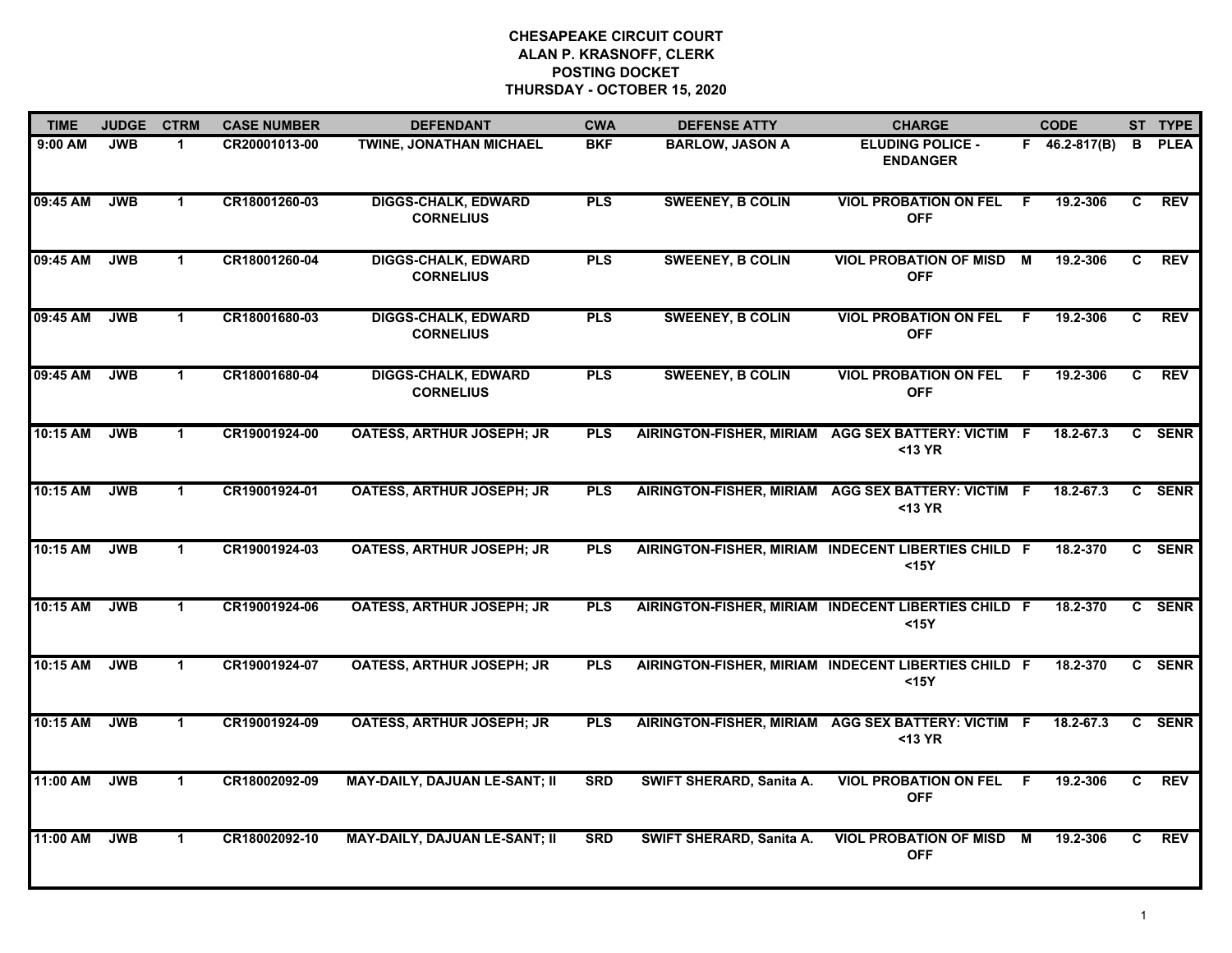| <b>TIME</b> | <b>JUDGE</b> | <b>CTRM</b>          | <b>CASE NUMBER</b> | <b>DEFENDANT</b>                    | <b>CWA</b> | <b>DEFENSE ATTY</b>         | <b>CHARGE</b>                                       |    | <b>CODE</b> |    | ST TYPE     |
|-------------|--------------|----------------------|--------------------|-------------------------------------|------------|-----------------------------|-----------------------------------------------------|----|-------------|----|-------------|
| 11:30 AM    | <b>JWB</b>   | 1                    | CR20000381-00      | <b>FLETCHER, MARCUS</b>             | <b>DAW</b> | Weaver, Sterling H.; Sr.    | <b>VIOLENT FELON POSS/TRAN F</b><br><b>WEAPON</b>   |    | 18.2-308.2  | C. | <b>TRYL</b> |
| 02:30 PM    | <b>JWB</b>   | $\mathbf 1$          | CR20001072-00      | <b>COWELL, TERRY LAVELLE</b>        | <b>DAW</b> | <b>CROOK, HEATHER BUYRN</b> | <b>POSSESS HEROIN</b>                               | F. | 18.2-250    |    | C PLEA      |
| 02:30 PM    | <b>JWB</b>   | $\mathbf 1$          | CR20001072-01      | <b>COWELL, TERRY LAVELLE</b>        | <b>DAW</b> | <b>CROOK, HEATHER BUYRN</b> | <b>POSSESS COCAINE</b>                              | F. | 18.2-250    |    | C PLEA      |
| 02:30 PM    | <b>JWB</b>   | 1                    | CR20001072-02      | <b>COWELL, TERRY LAVELLE</b>        | <b>DAW</b> | <b>CROOK, HEATHER BUYRN</b> | SHOPLIFT <\$500 (3RD TIME)                          | -F | 18.2-103    |    | C PLEA      |
| 02:30 PM    | <b>JWB</b>   | $\mathbf 1$          | CR20001072-03      | <b>COWELL, TERRY LAVELLE</b>        | <b>DAW</b> | <b>CROOK, HEATHER BUYRN</b> | SHOPLIFT >\$500                                     | F. | 18.2-103    |    | C PLEA      |
| 02:30 PM    | <b>JWB</b>   | $\mathbf{1}$         | CR20001072-04      | <b>COWELL, TERRY LAVELLE</b>        | <b>DAW</b> | <b>CROOK, HEATHER BUYRN</b> | SHOPLIFT >\$500 CONSPIRE F                          |    | 18.2-103    |    | C PLEA      |
| 02:30 PM    | <b>JWB</b>   | $\blacktriangleleft$ | CR20001072-05      | <b>COWELL, TERRY LAVELLE</b>        | <b>DAW</b> | <b>CROOK, HEATHER BUYRN</b> | <b>POSSESSION</b><br><b>BURGLARIOUS TOOLS</b>       | F  | 18.2-94     |    | C PLEA      |
| 02:30 PM    | <b>JWB</b>   | $\mathbf 1$          | CR20001072-06      | <b>COWELL, TERRY LAVELLE</b>        | <b>DAW</b> | <b>CROOK, HEATHER BUYRN</b> | <b>DESTRUCT PROP W/INTENT</b><br>$<$ \$1000         | M  | 18.2-137    |    | C PLEA      |
| 03:00 PM    | <b>JWB</b>   | $\mathbf 1$          | CR20000428-00      | SANTANA, WILLIAM DAMIAN; III        | <b>AHM</b> | <b>MUSSONI, ERIK</b>        | <b>POSSESS COCAINE</b>                              | F. | 18.2-250    |    | C SENR      |
| 03:00 PM    | <b>JWB</b>   | 1                    | CR20000428-01      | <b>SANTANA, WILLIAM DAMIAN; III</b> | <b>AHM</b> | <b>MUSSONI, ERIK</b>        | <b>PETIT LARCENY &lt;\$500</b>                      | M  | 18.2-96     |    | C SENR      |
| 03:00 PM    | <b>JWB</b>   | $\mathbf 1$          | CR20000428-02      | <b>SANTANA, WILLIAM DAMIAN; III</b> | <b>AHM</b> | <b>MUSSONI, ERIK</b>        | <b>BREAK AND ENTER</b>                              | F. | 18.2-91     |    | C SENR      |
| 03:30 PM    | <b>JWB</b>   | $\mathbf{1}$         | CR19001554-00      | <b>KENDRICK, WILLIAM JOSEPH; SR</b> | <b>JAF</b> | <b>OLIVER, FLOYD</b>        | <b>OBTAIN MONEY FALSE</b><br><b>PRET &gt;=\$200</b> | F. | 18.2-178    | B  | <b>MOPT</b> |
| 04:00 PM    | <b>JWB</b>   | $\mathbf{1}$         | CR20000790-00      | <b>EVERETTE, RAY LINDSEY</b>        | <b>JAF</b> | <b>SWEENEY, B COLIN</b>     | <b>POSSESS</b><br><b>METHAMPHETAMINE</b>            | F. | 18.2-250    |    | C TRYL      |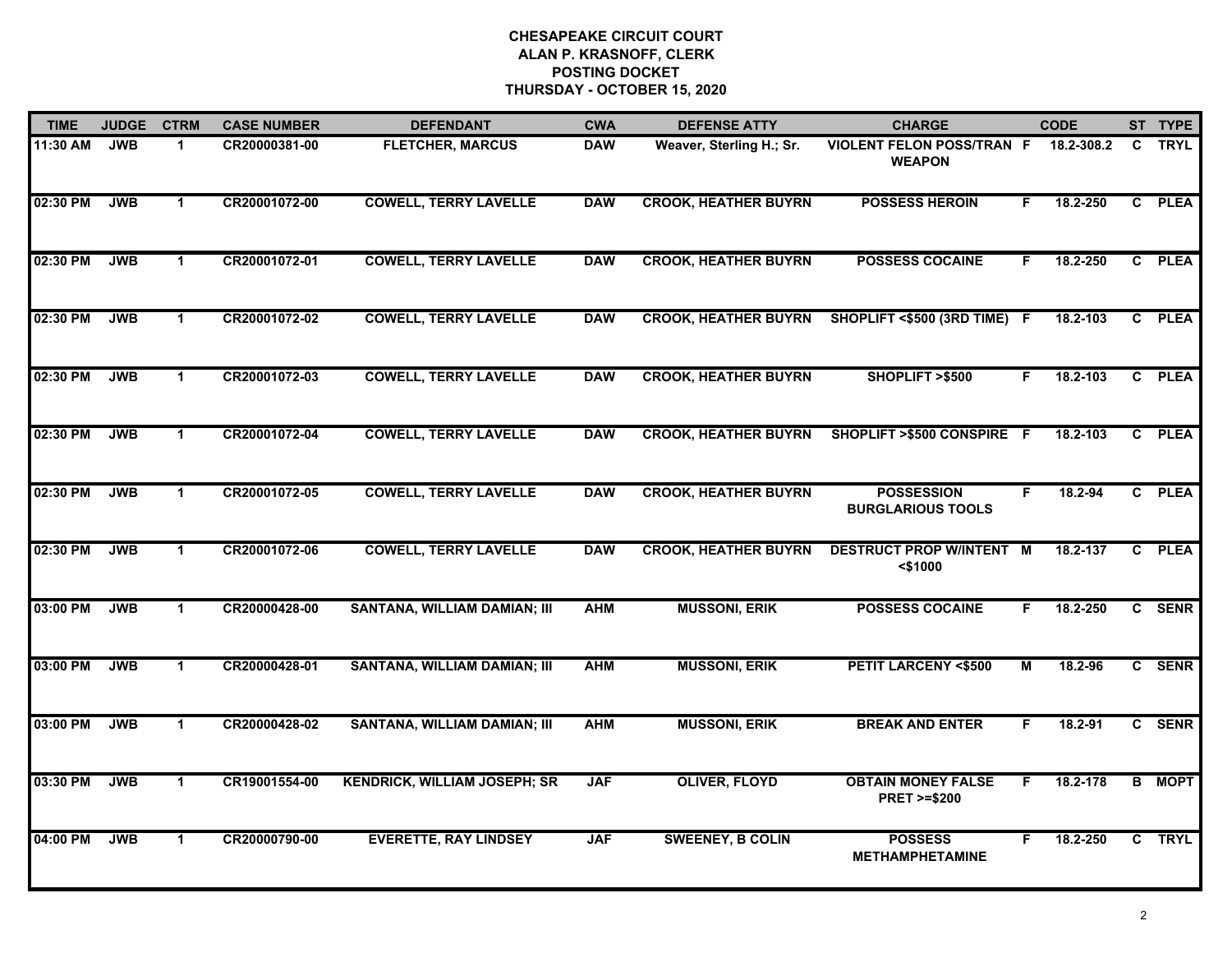| <b>TIME</b>   | <b>JUDGE</b> | <b>CTRM</b>    | <b>CASE NUMBER</b> | <b>DEFENDANT</b>                   | <b>CWA</b> | <b>DEFENSE ATTY</b>         | <b>CHARGE</b>                                 |    | <b>CODE</b>     |    | ST TYPE       |
|---------------|--------------|----------------|--------------------|------------------------------------|------------|-----------------------------|-----------------------------------------------|----|-----------------|----|---------------|
| 04:00 PM      | <b>JWB</b>   | 1              | CR20000790-01      | <b>EVERETTE, RAY LINDSEY</b>       | <b>JAF</b> | <b>SWEENEY, B COLIN</b>     | POSSESS PARAPHERNALIA M                       |    | 54.1-3466       |    | C TRYL        |
| 01:00 PM      | <b>MATA</b>  | 6              | CR18001775-02      | <b>DAVIS, JOHNNY CALLOWAY; III</b> | <b>DLB</b> | <b>CROOK, HEATHER BUYRN</b> | <b>VIOL PROBATION ON FEL</b><br><b>OFF</b>    | -F | 19.2-306        | C  | <b>REV</b>    |
| 01:45 PM      | <b>MATA</b>  | $\overline{6}$ | CR15001256-03      | <b>COMAN, MATTHEW DALE</b>         | <b>DLB</b> | <b>MORRIS, DIALLOK</b>      | <b>VIOL PROBATION ON FEL</b><br><b>OFF</b>    | F. | 19.2-306        | C  | <b>REV</b>    |
| 01:45 PM      | <b>MATA</b>  | 6              | CR15001256-04      | <b>COMAN, MATTHEW DALE</b>         | <b>DLB</b> | <b>MORRIS, DIALLOK</b>      | <b>VIOL PROBATION ON FEL</b><br><b>OFF</b>    | F. | 19.2-306        | C. | <b>REV</b>    |
| 02:30 PM      | <b>MATA</b>  | 6              | CR11000160-07      | <b>BROADNAX, LAMAR BENAL</b>       | <b>DLB</b> | <b>MORRIS, DIALLOK</b>      | <b>VIOL PROBATION ON FEL</b><br><b>OFF</b>    | F. | 19.2-306        | C. | <b>REV</b>    |
| 02:30 PM MATA |              | 6              | CR11000160-08      | <b>BROADNAX, LAMAR BENAL</b>       | <b>DLB</b> | <b>MORRIS, DIALLOK</b>      | <b>VIOL PROBATION ON FEL</b><br><b>OFF</b>    | F. | 19.2-306        | C. | <b>REV</b>    |
| 03:00 PM      | <b>MATA</b>  | 6              | CR19001936-00      | <b>COLEMAN, DWIGHT LATRELL</b>     | <b>DLB</b> | <b>WALL, LUCILLE</b>        | <b>EMBEZZLEMENT &gt;=\$500</b>                | F. | 18.2-111        |    | <b>B</b> PLEA |
| 03:30 PM      | <b>MATA</b>  | $\overline{6}$ | CR20001287-00      | <b>FOSTER, BRANDON LEE</b>         | <b>DLB</b> | <b>LABOUNTY, OKSANA</b>     | <b>GRAND LARCENY: &gt;=\$500</b>              | -F | 18.2-95         |    | C TRYL        |
| 09:00 AM      | <b>RAB</b>   | $\overline{7}$ | CR19002170-00      | <b>LASTER, JOHN M</b>              | <b>MLK</b> | <b>WALL, LUCILLE</b>        | <b>DISPLAY ALTERED</b><br><b>TITLE/PLATES</b> |    | $M$ 46.2-613(2) |    | <b>TRYL</b>   |
| 09:00 AM      | <b>RAB</b>   | $\overline{7}$ | CR19002170-01      | <b>LASTER, JOHN M</b>              | <b>MLK</b> | <b>WALL, LUCILLE</b>        | <b>DRIVE W/LIC REVOKED, 1</b><br><b>OFF</b>   | M  | B.46.2-301      |    | <b>TRYL</b>   |
| 09:00 AM      | <b>RAB</b>   | $\overline{7}$ | CR19001056-00      | <b>PERRINE, AUSTIN TAYLOR</b>      | <b>MLK</b> |                             | GRAND LARCENY: >=\$500 F                      |    | 18.2-95         | в  | RR            |
| 09:30 AM      | <b>RAB</b>   | $\overline{7}$ | CR20000816-00      | <b>BAINES, MICHAEL HUNTER</b>      | <b>AJS</b> |                             | <b>POSSESS HEROIN</b>                         | F. | 18.2-250        |    | <b>B</b> ADAT |
| 09:30 AM      | <b>RAB</b>   | $\overline{7}$ | CR20000926-00      | <b>BOWDION, JONATHAN WADE</b>      | <b>BKF</b> |                             | <b>FORGERY</b>                                | F  | 18.2-172        |    | C ADAT        |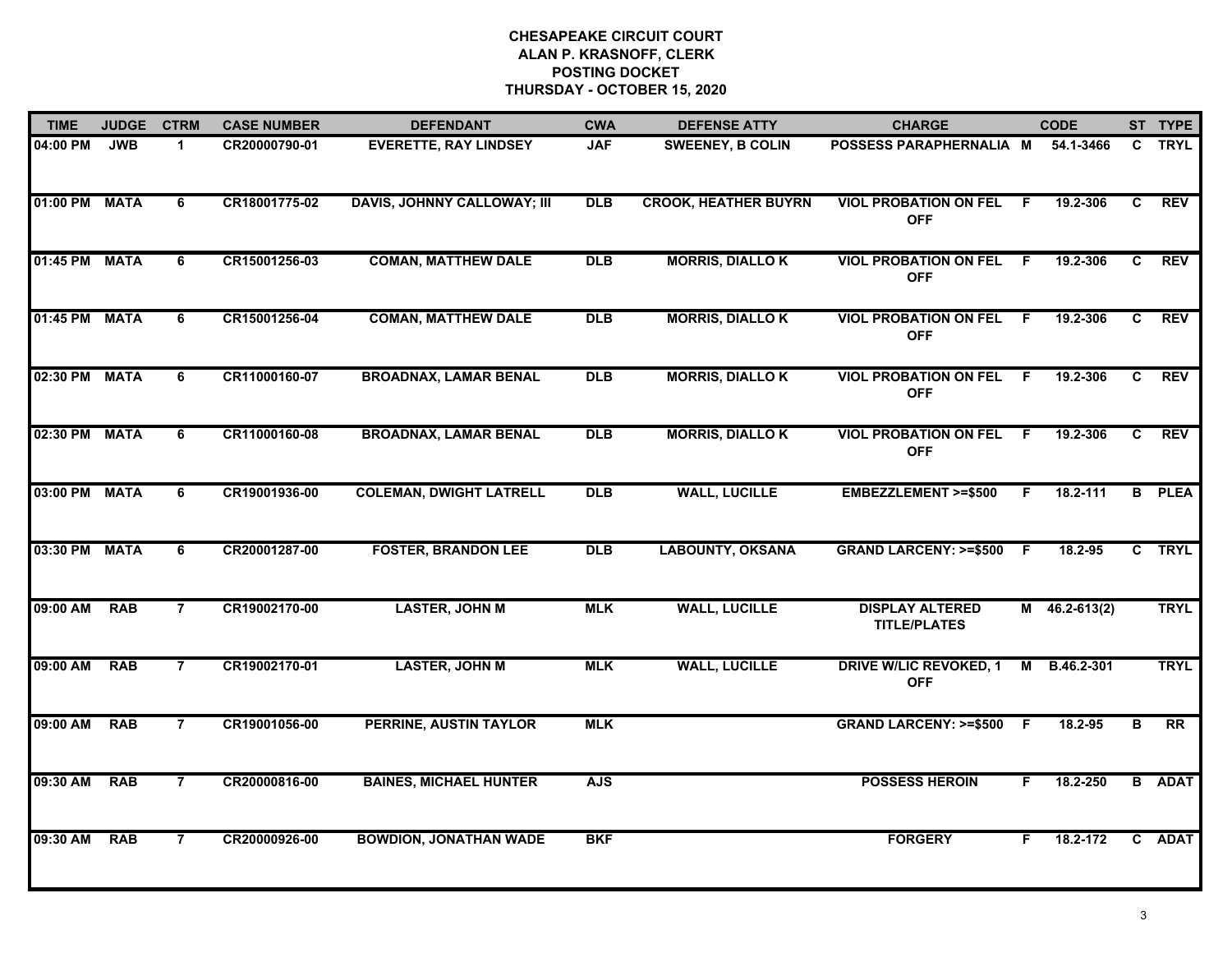| <b>TIME</b> | <b>JUDGE</b> | <b>CTRM</b>    | <b>CASE NUMBER</b> | <b>DEFENDANT</b>                                | <b>CWA</b> | <b>DEFENSE ATTY</b>         | <b>CHARGE</b>                                              |    | <b>CODE</b>  |   | ST TYPE    |
|-------------|--------------|----------------|--------------------|-------------------------------------------------|------------|-----------------------------|------------------------------------------------------------|----|--------------|---|------------|
| 09:30 AM    | <b>RAB</b>   | $\overline{7}$ | CR20000926-01      | <b>BOWDION, JONATHAN WADE</b>                   | <b>BKF</b> |                             | <b>UTTERING</b>                                            | F. | 18.2-172     |   | C ADAT     |
| 09:30 AM    | <b>RAB</b>   | $\overline{7}$ | CR20000926-02      | <b>BOWDION, JONATHAN WADE</b>                   | <b>BKF</b> |                             | <b>OBTAIN MONEY FALSE</b><br><b>PRET &lt;\$500</b>         | М  | 18.2-178     |   | C ADAT     |
| 09:30 AM    | <b>RAB</b>   | $\overline{7}$ | CR20000926-03      | <b>BOWDION, JONATHAN WADE</b>                   | <b>BKF</b> |                             | <b>IDENTITY FRAUD</b>                                      |    | M 18.2-186.3 |   | C ADAT     |
| 09:30 AM    | <b>RAB</b>   | $\overline{7}$ | CR19000020-06      | <b>CUNNINGHAM, DASHAUN JAMAR</b>                | <b>KJB</b> |                             | <b>VIOL PROBATION ON FEL</b><br><b>OFF</b>                 | -F | 19.2-306     |   | C ADAT     |
| 09:30 AM    | <b>RAB</b>   | $\overline{7}$ | CR19000416-00      | <b>DUNSTON, ANGELA RENEE</b>                    | <b>BW</b>  | <b>WOODLEY, CAMELIA</b>     | <b>OBTAIN MONEY FALSE</b><br><b>PRET &gt;=\$500</b>        | F. | 18.2-178     | в | <b>TBS</b> |
| 09:30 AM    | <b>RAB</b>   | $\overline{7}$ | CR19000416-01      | <b>DUNSTON, ANGELA RENEE</b>                    | <b>BW</b>  | <b>WOODLEY, CAMELIA</b>     | <b>ALTER/FORGE CERTIF</b><br><b>TITLE/REG</b>              | F. | 46.2-605     | В | <b>TBS</b> |
| 09:30 AM    | <b>RAB</b>   | $\overline{7}$ | CR19000416-02      | <b>DUNSTON, ANGELA RENEE</b>                    | <b>BW</b>  | <b>WOODLEY, CAMELIA</b>     | <b>OBTAIN DOCUMENTS NOT</b><br><b>ENTITLED</b>             | F  | 46.2-105.2   | B | <b>TBS</b> |
| 09:30 AM    | <b>RAB</b>   | $\overline{7}$ | CR20000844-00      | <b>GEOGHEGAN, STEPHANIE</b><br><b>ELIZABETH</b> |            |                             | CELL PHONE USE IN WORK M 46.2-1078.1 S ADAT<br><b>ZONE</b> |    |              |   |            |
| 09:30 AM    | <b>RAB</b>   | $\overline{7}$ | CR20000844-01      | <b>GEOGHEGAN, STEPHANIE</b><br><b>ELIZABETH</b> |            |                             | <b>NO DRIVERS LICENSE</b>                                  | М  | 46.2-300     |   | S ADAT     |
| 09:30 AM    | <b>RAB</b>   | $\overline{7}$ | CR19000537-00      | <b>SHADLEY, SOPHIA MARQUITA</b>                 | <b>BW</b>  | Buyrn, William E.           | PETIT LARCENY 3RD OFF                                      | -F | 18.2-96      |   | S ADAT     |
| 09:30 AM    | <b>RAB</b>   | $\overline{7}$ | CR19000537-02      | <b>SHADLEY, SOPHIA MARQUITA</b>                 |            |                             | <b>FTA:REST REVIEW</b>                                     | М  | 18.2-456     |   | S ADAT     |
| 10:30 AM    | <b>RAB</b>   | $\overline{7}$ | CR20000146-00      | <b>KNIGHT, JAMES CHRISTOPHER LEE</b>            | <b>BKF</b> | <b>CROOK, HEATHER BUYRN</b> | <b>SHOPLIFT &lt;\$500 (3+)</b>                             | F. | 18.2-103     |   | C SENR     |
| 10:30 AM    | <b>RAB</b>   | 7              | CR19001147-00      | <b>WALLACE, TAYLOR AMIL</b>                     | <b>BKF</b> | <b>ROBINSON, DAYMEN L.</b>  | <b>FORGE CHECK</b>                                         | F. | 18.2-172     | C | <b>TBS</b> |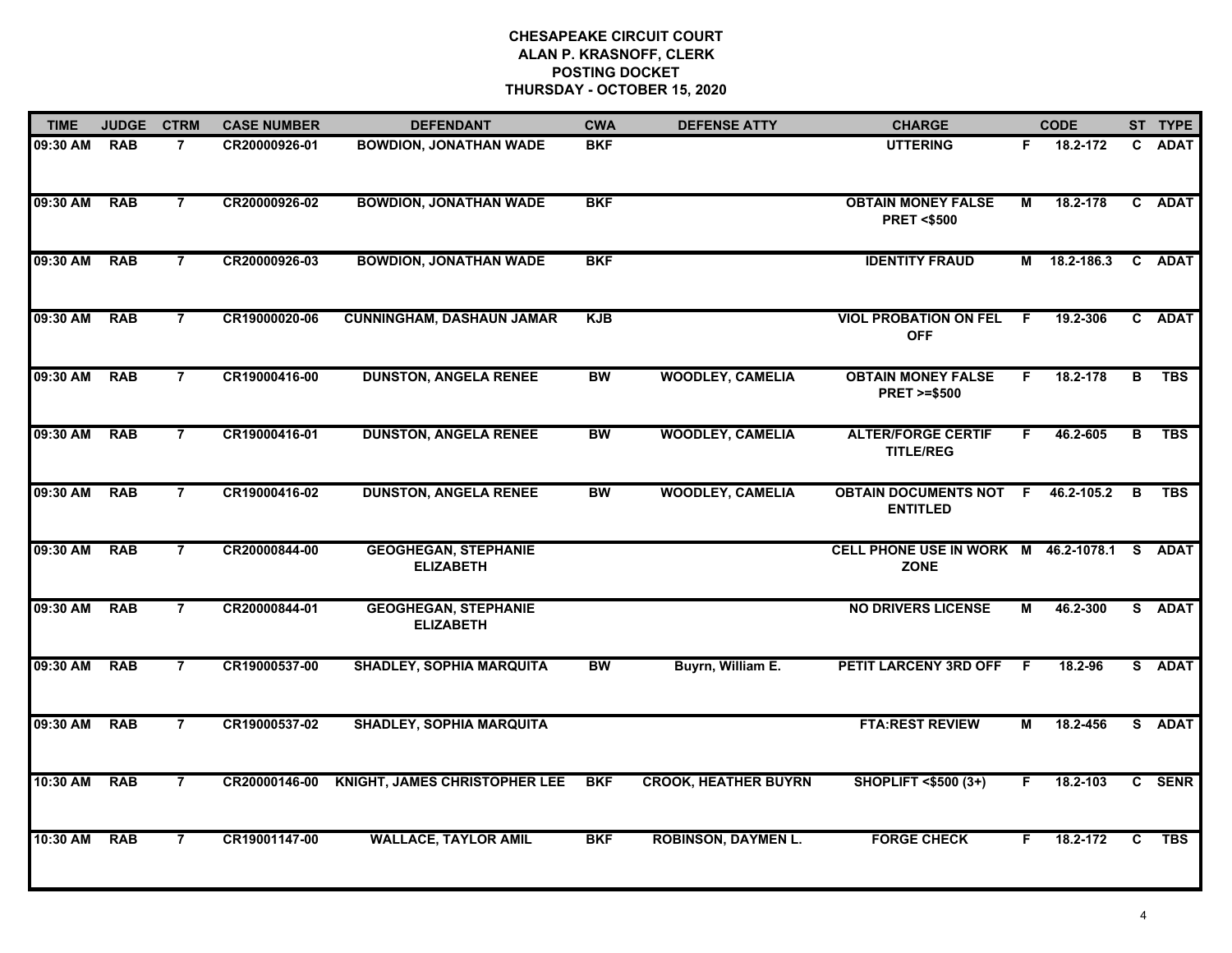| <b>TIME</b>  | <b>JUDGE</b> | <b>CTRM</b>    | <b>CASE NUMBER</b> | <b>DEFENDANT</b>            | <b>CWA</b> | <b>DEFENSE ATTY</b>        | <b>CHARGE</b>                                      |                         | <b>CODE</b>  |                | ST TYPE    |
|--------------|--------------|----------------|--------------------|-----------------------------|------------|----------------------------|----------------------------------------------------|-------------------------|--------------|----------------|------------|
| 10:30 AM     | <b>RAB</b>   | $\overline{7}$ | CR19001147-01      | <b>WALLACE, TAYLOR AMIL</b> | <b>BKF</b> | <b>ROBINSON, DAYMEN L.</b> | <b>FORGE CHECK</b>                                 | F.                      | 18.2-172     | C              | <b>TBS</b> |
| 10:30 AM     | <b>RAB</b>   | $\overline{7}$ | CR19001147-02      | <b>WALLACE, TAYLOR AMIL</b> | <b>BKF</b> | <b>ROBINSON, DAYMEN L.</b> | <b>FORGE CHECK</b>                                 | F.                      | 18.2-172     | $\overline{c}$ | <b>TBS</b> |
| 10:30 AM     | <b>RAB</b>   | $\overline{7}$ | CR19001147-03      | <b>WALLACE, TAYLOR AMIL</b> | <b>BKF</b> | <b>ROBINSON, DAYMEN L.</b> | <b>FORGE CHECK</b>                                 | F                       | 18.2-172     | $\overline{c}$ | <b>TBS</b> |
| 10:30 AM     | <b>RAB</b>   | $\overline{7}$ | CR19001147-04      | <b>WALLACE, TAYLOR AMIL</b> | <b>BKF</b> | <b>ROBINSON, DAYMEN L.</b> | <b>UTTER FORGED CHECK</b>                          | F.                      | 18.2-172     | C.             | <b>TBS</b> |
| 10:30 AM     | <b>RAB</b>   | $\overline{7}$ | CR19001147-05      | <b>WALLACE, TAYLOR AMIL</b> | <b>BKF</b> | <b>ROBINSON, DAYMEN L.</b> | <b>UTTER FORGED CHECK</b>                          | F.                      | 18.2-172     | C              | <b>TBS</b> |
| 10:30 AM RAB |              | $\overline{7}$ | CR19001147-06      | <b>WALLACE, TAYLOR AMIL</b> | <b>BKF</b> | <b>ROBINSON, DAYMEN L.</b> | <b>UTTER FORGED CHECK</b>                          | F.                      | 18.2-172     | C.             | <b>TBS</b> |
| 10:30 AM     | <b>RAB</b>   | $\overline{7}$ | CR19001147-07      | <b>WALLACE, TAYLOR AMIL</b> | <b>BKF</b> | <b>ROBINSON, DAYMEN L.</b> | <b>UTTER FORGED CHECK</b>                          | F.                      | 18.2-172     | C              | <b>TBS</b> |
| 10:30 AM     | <b>RAB</b>   | $\overline{7}$ | CR19001147-08      | <b>WALLACE, TAYLOR AMIL</b> | <b>BKF</b> | <b>ROBINSON, DAYMEN L.</b> | <b>OBTAIN MONEY FALSE</b><br><b>PRET &lt;\$200</b> | $\overline{\mathsf{M}}$ | 18.2-178     | $\overline{c}$ | <b>TBS</b> |
| 10:30 AM     | <b>RAB</b>   | $\overline{7}$ | CR19001147-09      | <b>WALLACE, TAYLOR AMIL</b> | <b>BKF</b> | <b>ROBINSON, DAYMEN L.</b> | <b>OBTAIN MONEY FALSE</b><br><b>PRET &lt;\$200</b> | М                       | 18.2-178     | C              | <b>TBS</b> |
| 10:30 AM     | <b>RAB</b>   | $\overline{7}$ | CR19001147-10      | <b>WALLACE, TAYLOR AMIL</b> | <b>BKF</b> | <b>ROBINSON, DAYMEN L.</b> | <b>OBTAIN MONEY FALSE</b><br><b>PRET &lt;\$200</b> | М                       | 18.2-178     | C              | <b>TBS</b> |
| 10:30 AM     | <b>RAB</b>   | $\overline{7}$ | CR19001147-11      | <b>WALLACE, TAYLOR AMIL</b> | <b>BKF</b> | <b>ROBINSON, DAYMEN L.</b> | <b>OBTAIN MONEY FALSE</b><br><b>PRET &lt;\$200</b> | М                       | 18.2-178     | C              | <b>TBS</b> |
| 10:30 AM     | <b>RAB</b>   | $\overline{7}$ | CR19001147-12      | <b>WALLACE, TAYLOR AMIL</b> | <b>BKF</b> | <b>ROBINSON, DAYMEN L.</b> | <b>COMPUTER FRAUD</b>                              | М                       | 18.2-152.3   | C              | <b>TBS</b> |
| 10:30 AM     | <b>RAB</b>   | $\overline{7}$ | CR19001147-13      | <b>WALLACE, TAYLOR AMIL</b> | <b>BKF</b> | <b>ROBINSON, DAYMEN L.</b> | <b>COMPUTER FRAUD</b>                              |                         | M 18.2-152.3 | C              | <b>TBS</b> |